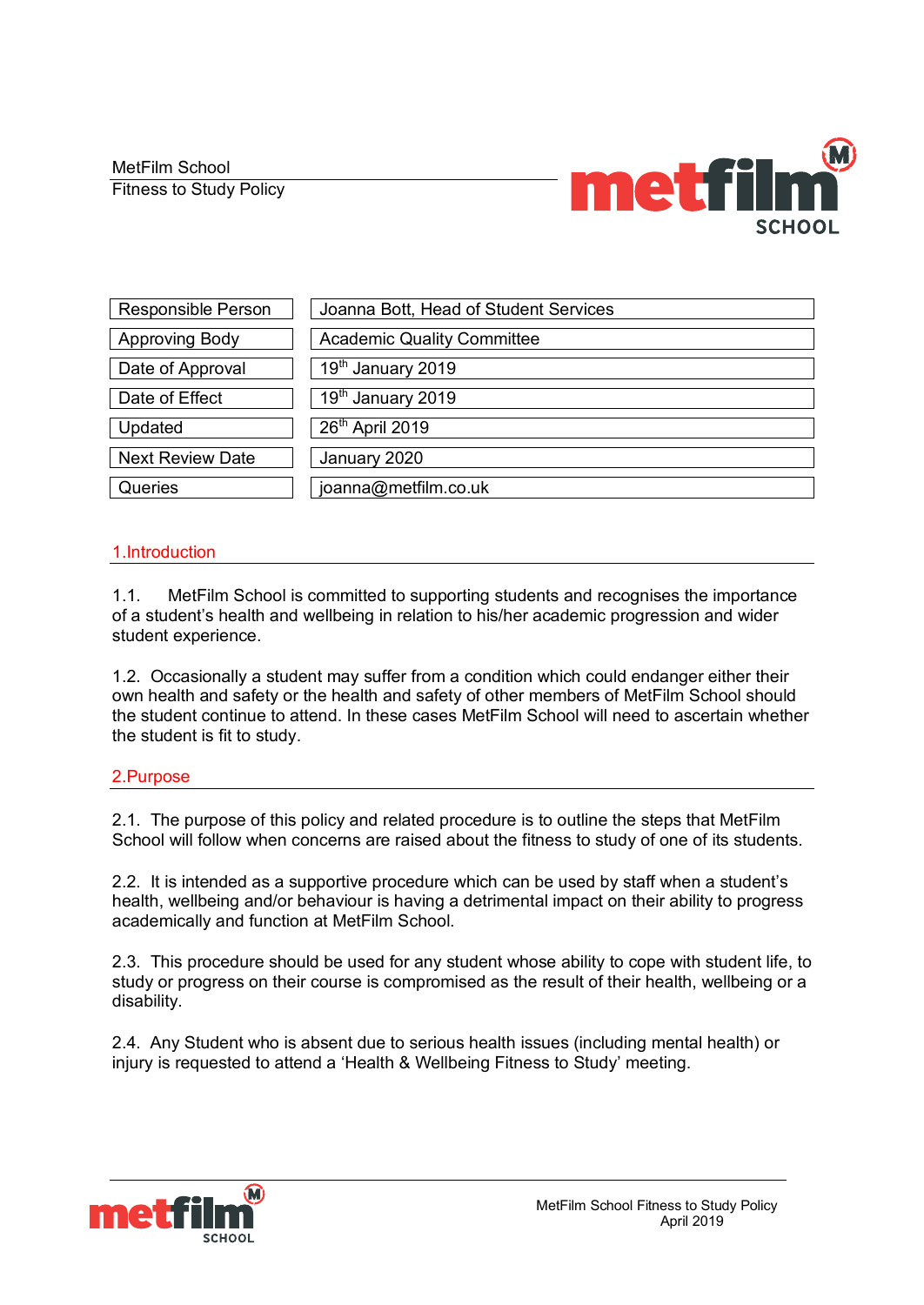3.1.It is the aim of MetFilm School to foster independence, self-awareness and personal responsibility amongst students. In this context it is also important that students take an active part in the process, and take appropriate steps to manage their own health and wellbeing in order to fulfil their academic potential. It is important that this emphasis on personal responsibility is clearly communicated to students from the outset.

3.2. MetFilm School is legally obliged to make any reasonable adjustments necessary to facilitate the study of disabled students, including students with diagnosed mental health conditions. MetFilm School makes every effort to give disabled students access to courses; the provisions of this policy relating to intermission and withdrawal should only be invoked where MetFilm School is satisfied that there are no alternatives available that will reasonably safeguard the safe and healthy working conditions for all staff and students of MetFilm School.

#### **4.Scope**

4.1. This policy applies to all students registered on programmes offered by MetFilm School

4.2. When invoking this policy and procedure, MetFilm School will offer support to the student in question. The level and form of support will vary according to the circumstances of the student.

### **5.Principles**

5.1. The best interests of the student are considered in relation to their personal situation, their health, wellbeing and/or any disability they may experience

5.2. Students are supported to study to the best of their ability, and wherever possible to meet the required learning outcomes and complete their course

5.3. Students who are experiencing difficulties in relation to their health, wellbeing and/or disability are supported to address their difficulties at the earliest appropriate point.

5.4. Students are able to make informed decisions regarding options available

5.5. Any reasonable adjustments that the student may be entitled to are considered and where appropriate put in place

5.6. MetFilm School staff work together where appropriate so that students experience a consistent and fair process

#### **6.Fitness to Study Process**

6.1. The procedure has 3 levels – Levels 1, 2 and 3. The levels represent the degree of concern and/or the perceived seriousness of the situation.

6.2. The procedure can be entered at any level; however, in most cases Levels 1 and 2 should be considered before escalation to Level 3.

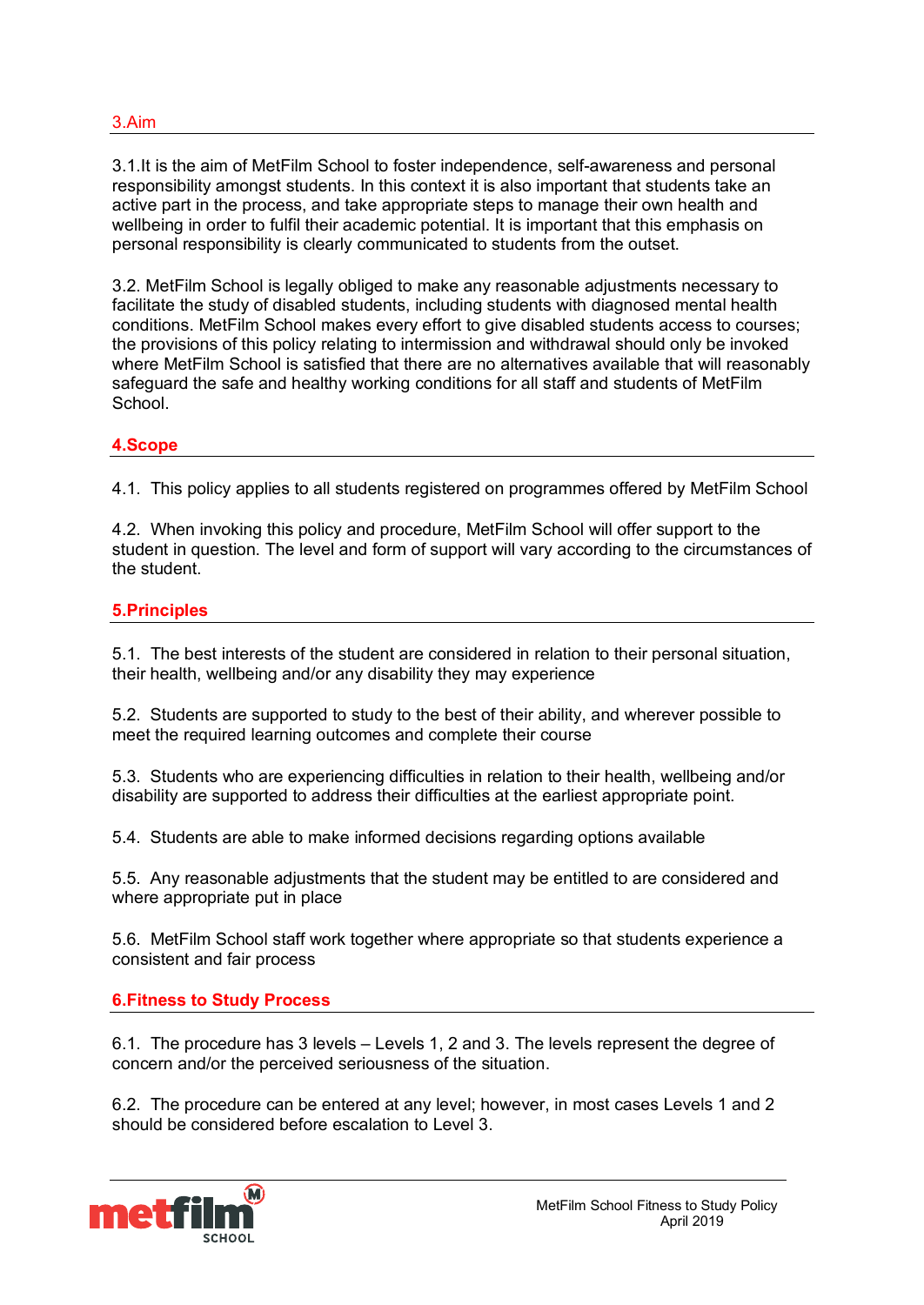6.3. If the concerns are not remedied by the recommended and agreed actions at one level the next level may be instigated.

6.4. Level 1 is used when there is 'cause for concern' about a student's health, wellbeing and/or behaviour and the impact this has on their ability to progress on their chosen course of study. Examples may include a significant deterioration in health, appearance, attitude, which is impacting on attendance and ability to meet deadlines, succeed academically, or participate in normal student life. A level 1 meeting should be led by the Course Leader.

6.5. Level 2 is used where there is continued and ongoing concern following Level 1, or when there is significant concern about a student's health, wellbeing, behaviour, safety and/or ability to study, and where an immediate response or further investigation is required. In cases where it is unclear whether the student's situation presents a risk of harm to themselves or others, advice should be sought from the Head of Student Services or Deputy Director to consider whether referral to Level 3 is appropriate.

6.6. A Level 3 'Fitness to Study Panel' is convened where there is serious or persistent concern about a student's health, wellbeing and/or behaviour, safety and/or ability to study and cope at MetFilm School. In most cases escalation to this level will follow attempts to address concerns through levels 1 and 2. In the following cases it may be appropriate to proceed directly to level 3:

- o Where health, wellbeing and ability to study is seriously compromised.
- $\circ$  Where there are serious concerns regarding risk to the health and safety of the student
- o Where there is a perceived threat and risk to others.

6.7. The panel may or may not include the student and will be dependent on judgements about their ability to contribute or benefit from the meeting. For example, in crisis situations, or where the panel is concerned that a student's attendance at a meeting would be unduly stressful, or where the student is in hospital.

6.8. A 'Fitness to Study Panel' will ensure that MetFilm School considers all possible options to enable the student to continue with his/her studies. The meeting will consider the student's present situation taking into account past relevant experiences, whilst also considering MetFilm School procedures and regulations.

6.9. The panel will also consider whether it may be in the students' best interest to consider intermit or withdraw from study.

## **7. Return to Study**

7.1 In all cases the student will be asked to provide satisfactory evidence that he/she has overcome the original difficulties and is well enough to return to study. This evidence must include an independent medical report, and may also include other evidence, for example submission of a piece of academic work, or further evidence presented by the student to demonstrate their recovery. Evidence must be provided to the School in English.

7.2 The precise nature of the evidence required from the student will be dependent on the individual circumstances in each case, but in all cases it is expected that this will involve a report from a recognised, independent health professional with sufficient knowledge about the health and wellbeing of the student during the period of interruption, and the potential impact that returning to study might have.